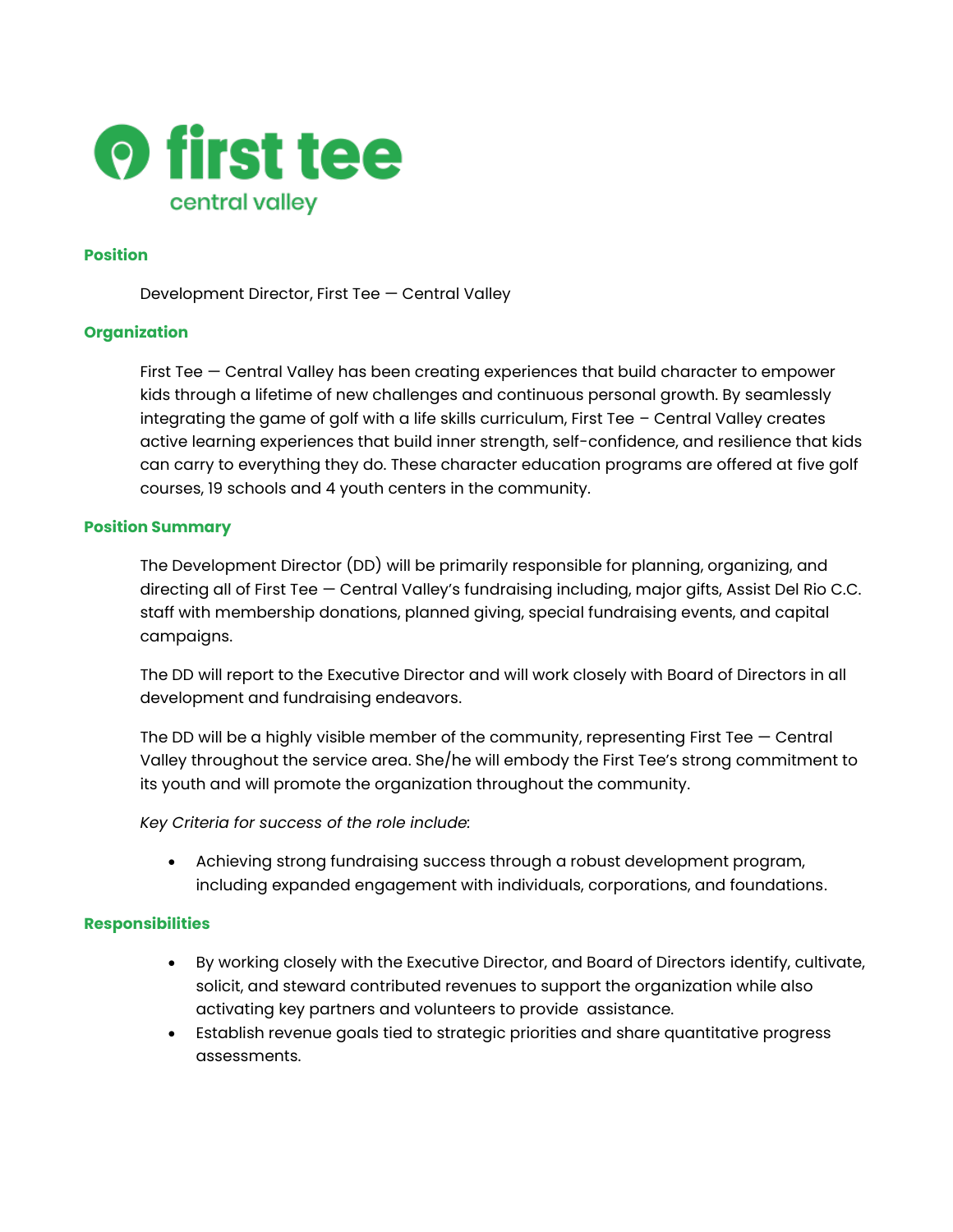- Creative, donor-centric stewardship is to be complemented by relationship and mission-based acquisition of new donors of all levels, including major donors with the capacity to retain major gifts.
- Meet prospective donors and supporters on a continual basis to establish effective communications with them.
- Grow a major gifts program including identification, cultivation, and solicitation of major donors.
- Oversee grant seeking including research, proposal writing, and reporting requirements.
- Build the planned giving program with a focus on deferred gifts such as bequest expectancies.
- Direct the annual fund program, including mailings and annual fundraising drives.
- Direct capital campaigns and other major fundraising drives.
- Coordinate fund raising special events.
- Oversee prospect research.
- Make public appearances/accept speaking engagements to share information about First Tee — Central Valley with the community.
- Staff Board Development Committee meetings.
- Oversee fundraising database and tracking systems.
- Supervise and collaborate with other fundraising staff.
- Oversee creation of publications to support fund raising activities.
- Maintain gift recognition programs.
- Always demonstrate professional conduct.

*Other duties as assigned by the Executive Director.*

### **Qualifications**

- Commitment and passion for the mission of First Tee  $-$  Central Valley
- Three years of successful fundraising experience
- Adherence to the standards of conduct established by First Tee
- Exceptional communication, interpersonal relations, and organizational skills
- Charismatic, personable, and motivational in working with youth.
- Ability to travel to meet with prospects and donors.
- Exceptional time management skills and ability to multi-task

## **To Apply**

Please submit a cover letter detailing your experience related to the Responsibilities & Qualifications, along with your resume to johngriston@gmail.com.

Closing date for this position is  $09/1/2022$ . First Tee  $-$  Central Valley has the right to accelerate or extend the closing date of this position at any time.